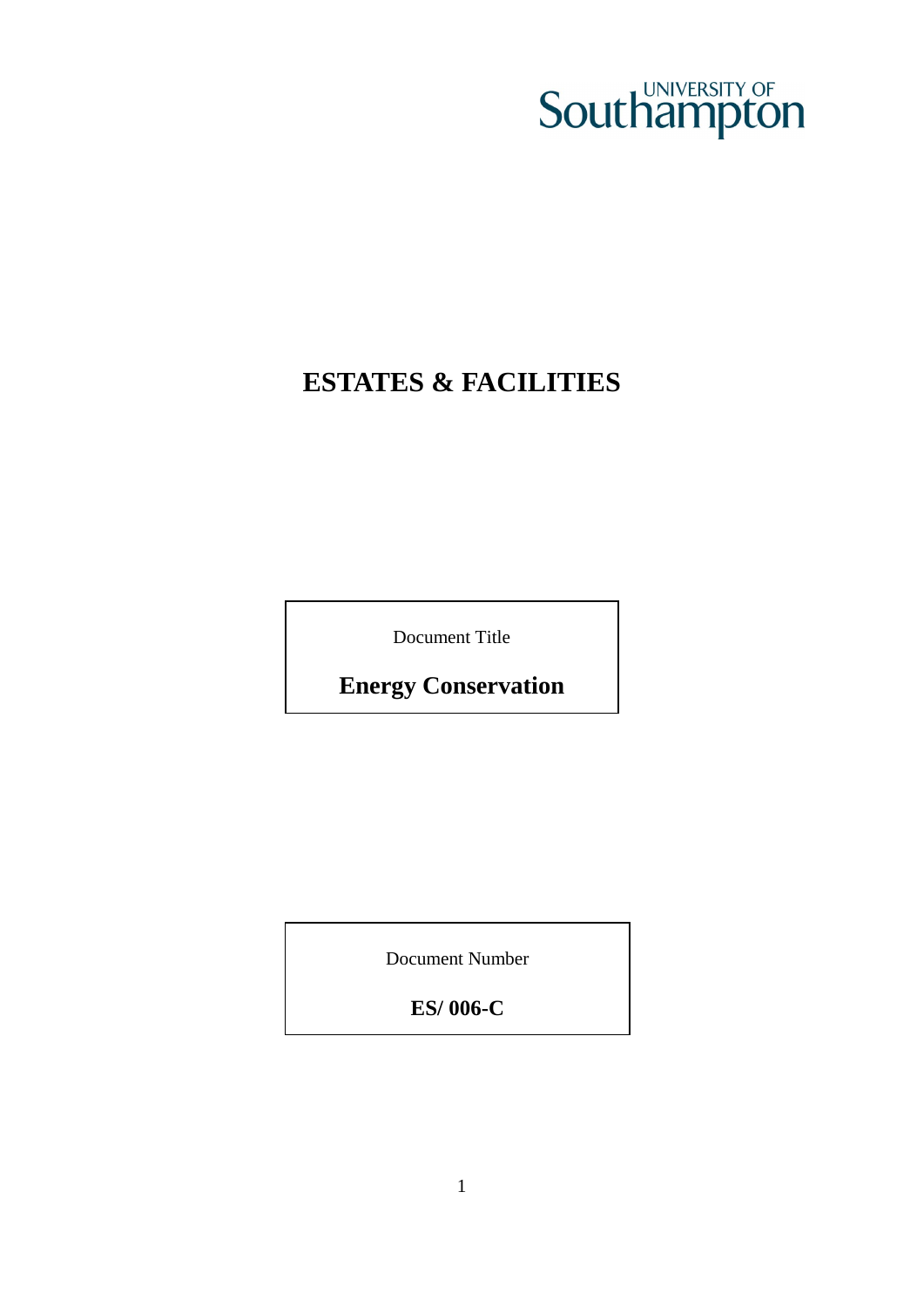#### **Revision Index.**

|               | Date of  |            |                                |
|---------------|----------|------------|--------------------------------|
| Revision      | Revision | Revised by | Revision made                  |
| A             | 25/11/05 | <b>MCT</b> | For review                     |
| B             | 31/1/06  | <b>DAG</b> | Issued for use                 |
| $\mathcal{C}$ | 30/1/08  | <b>DAG</b> | Up-dated metering $+w$ . temps |
|               |          |            |                                |
|               |          |            |                                |
|               |          |            |                                |
|               |          |            |                                |
|               |          |            |                                |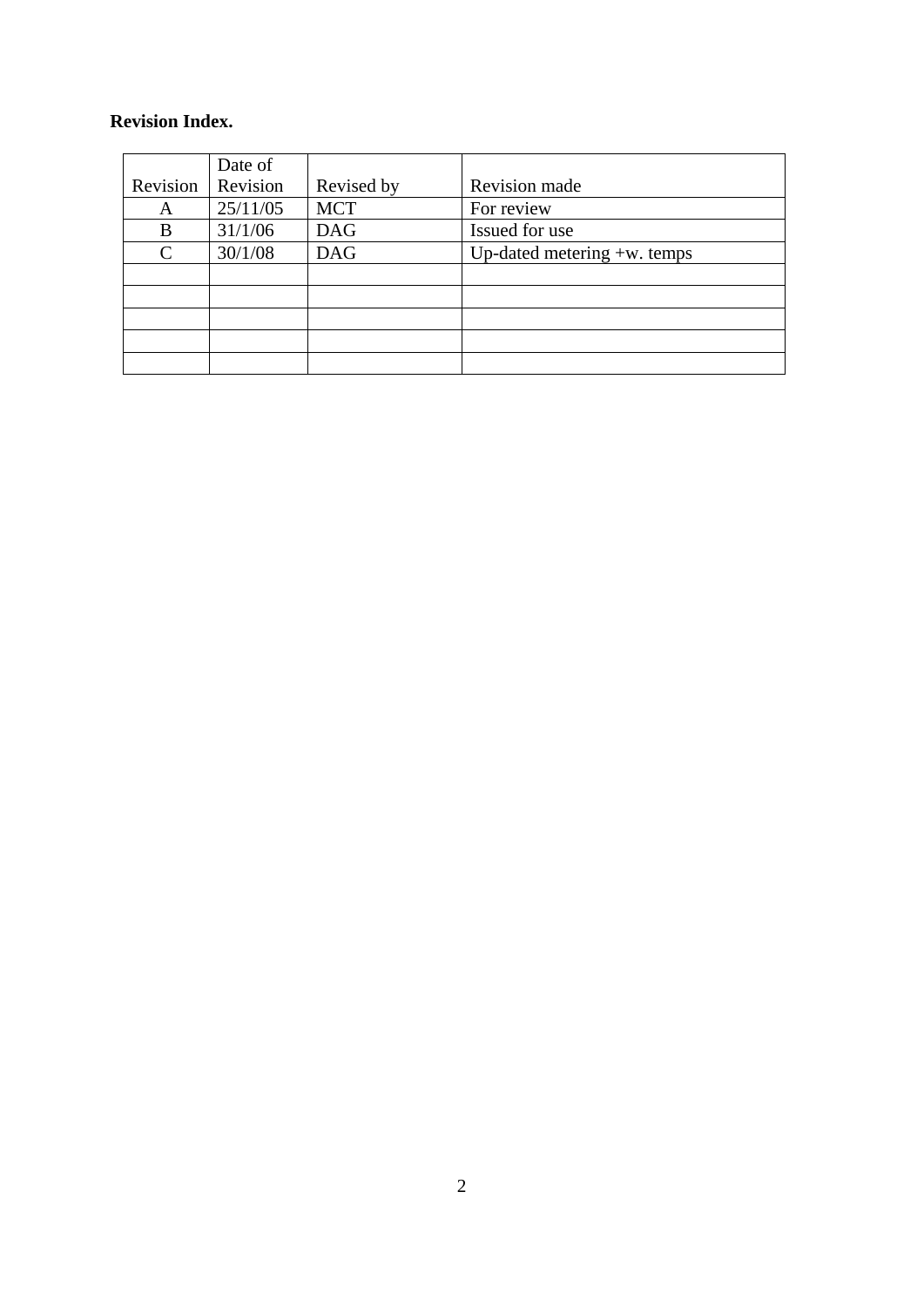#### **Energy Conservation for:- Mechanical Services**

#### <span id="page-2-0"></span>**1. Introduction**

- 1.1. This document outlines preferred approaches to the design of the Mechanical Services on projects for the University of Southampton.
- 1.2. This is not a prescriptive document and the approaches outlined may not always be the most appropriate. They should however be a starting point. All designs carried out by consultants shall be submitted for comment by the Universities Liaison Engineer in good time to allow any amendments to be incorporated without affect to either programme or cost. All deviations from the recommendations contained in this document shall be supported by a written justification.
- 1.3. This document does not cover all aspects of the mechanical design and further reference should be made to the "Briefing Notes for Mechanical Services." Preferences are made for one or more of the following reasons:
	- 1.3.1. To standardise on components and systems, thereby enhancing quality and efficiency of future maintenance.
	- 1.3.2. To ensure that key components and parts of the system are specified where the University wishes to ensure a particular safety enhancement is incorporated.
	- 1.3.3. To ensure that the designs are consistent with the high flow/return temperature delta T necessary for the efficient operation of the CHP.
- 1.4. This document does not relieve the Designer of his responsibilities as the Designer as defined in the CDM regulations. Where the Designer disagrees with any of the preferences laid down in this document, alternatives should be put forward, with justification as outlined in [1.2 above](#page-2-0).
- 1.5. This standard must read in conjunction with the CIBSE Guide F, Energy efficiency in buildings.

#### **2. Energy Management Budget**

2.1. This budget is not available for Capital projects.

#### **3. District Heating and CHP**

- 3.1. The Highfield Campus is, and it is intended that in future all campuses will be, operated as variable volume, high delta T systems appropriate for CHP plant. All new and modified systems shall therefore be designed to operate in accordance with the following design philosophy:
	- 3.1.1. Design flow temperature Summer and Winter shall be between 80 and 90deg C
	- 3.1.2. Design return temperature shall be as low as possible and 50degC maximum (Under-floor heating is considered an appropriate means of achieving low return temperatures).
	- 3.1.3. All systems shall be designed using two port valves (variable volume system) to ensure that the return temperature is at all times, kept as low as possible.
	- 3.1.4. Control valves shall generally be of the modulating type with an appropriate authority (given the high delta T). On/off control *may* be acceptable in some cases (eg Unit heaters) where the additional cost of modulating control cannot be justified. In such cases, each heat emitter shall be provided with an appropriate TLD (see sketch1 legend  $&$  associated valve schedule)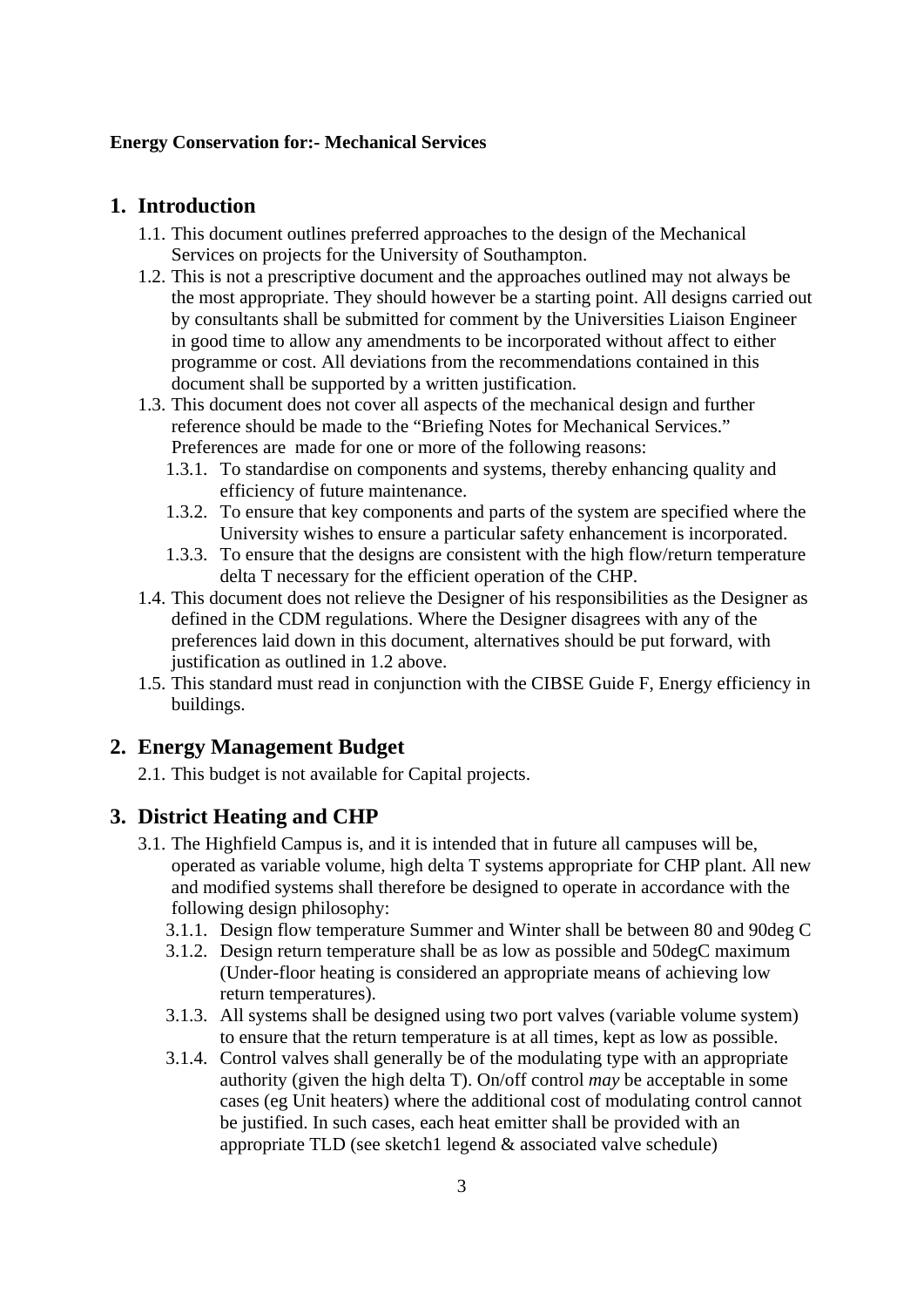- 3.1.5. All new buildings and major extensions connected to the existing district heating system shall be direct injection from the district heating mains wherever practicable. Each building shall be provided with a control valve set incorporating double isolation/bleed valves on flow and return, strainers, a heat meter and pressure regulating valves. They shall also be provided with high limit protection to circuits where maximum flow temperature needs to be limited for safety reasons. This is all as shown in sketch 1 of this document.
- 3.1.6. Compensated circuits (for radiator or other perimeter heating systems as well as for under floor heating systems) shall be fed from a compensated circuit also as shown in sketch 1.
- 3.1.7. Individual heat loads such as air handling unit heater batteries shall generally be connected to a constant temperature circuit after the heat metering station (as shown in sketch 1) and heat output shall be controlled via a two port control valve at the dictates of a suitably located temperature sensor using the Trend BMS. It is vital to the efficient operation of the District Heating system as a whole that return water temperature is robustly controlled at all times. The Design of the controls installation must take this into account and ensure that the physical and software arrangements are robust. Where there is any doubt it is recommended that additional TLDs are provided on the return pipe from each heat emitter. If control is not robust, it will result in other emitters in the building being starved of heat.
- 3.1.8. Two port control valves on CT circuits shall generally be Honeywell type V5011with a 24VAC powered, 0-10Vdc signal actuator type ML7984A .
- 3.1.9. Radiators shall generally be controlled using Oventrop Series [AV6](http://www.oventrop.co.uk/en/products/pg.asp?wg=012&pg=1) valve with variable Kv. The Kv values shall be scheduled to suit the radiators outputs and it shall be specified that the Contractor shall set up the valves accordingly. [NOTE: it has been agreed that the radiator schedule may be e-mailed to [mickadlam@oventrop.co.uk](mailto:mickadlam@oventrop.co.uk) who will add to the schedule Kv settings for each valve.] The thermostatic head shall generally be a [Uni LGH](http://www.oventrop.co.uk/en/products/article.asp?art=1018561) but where necessary to ensure ease of use a remote control shall be used instead and where necessary to ensure a representative temperature is measured a remote sensor shall be used (Note: TRV controls and sensors should be positioned to minimise the likelihood of their being obstructed by furniture etc.). Each head shall be set with a limit at position 3, which allows the head to be set at any temperature up to a maximum of 20DegC. In larger spaces where there are more than approximately four radiators, the radiators shall not be provided with TRVs but instead a single two port zone valve shall be provided and this shall be modulated to control temperature at the dictates of one or more suitably located space temperature sensors. In most cases this shall be carried out via the BMS.
- 3.1.10.Balancing valves will not normally be required except where on/off control valves are being used in which case double regulating valves or lock shield ball valves shall be used as appropriate to the particular circumstance.
- 3.1.11. All new and major extensions domestic hot water systems should be based upon direct heating via a plate heat exchanger wherever practicable and cost effective (see 2 above for means of applying for additional funding for incorporating this measure in place of cheaper means of providing domestic hot water). A buffer vessel may be acceptable in the case of particularly high peak demand. Immersion heaters will not normally be required and shall only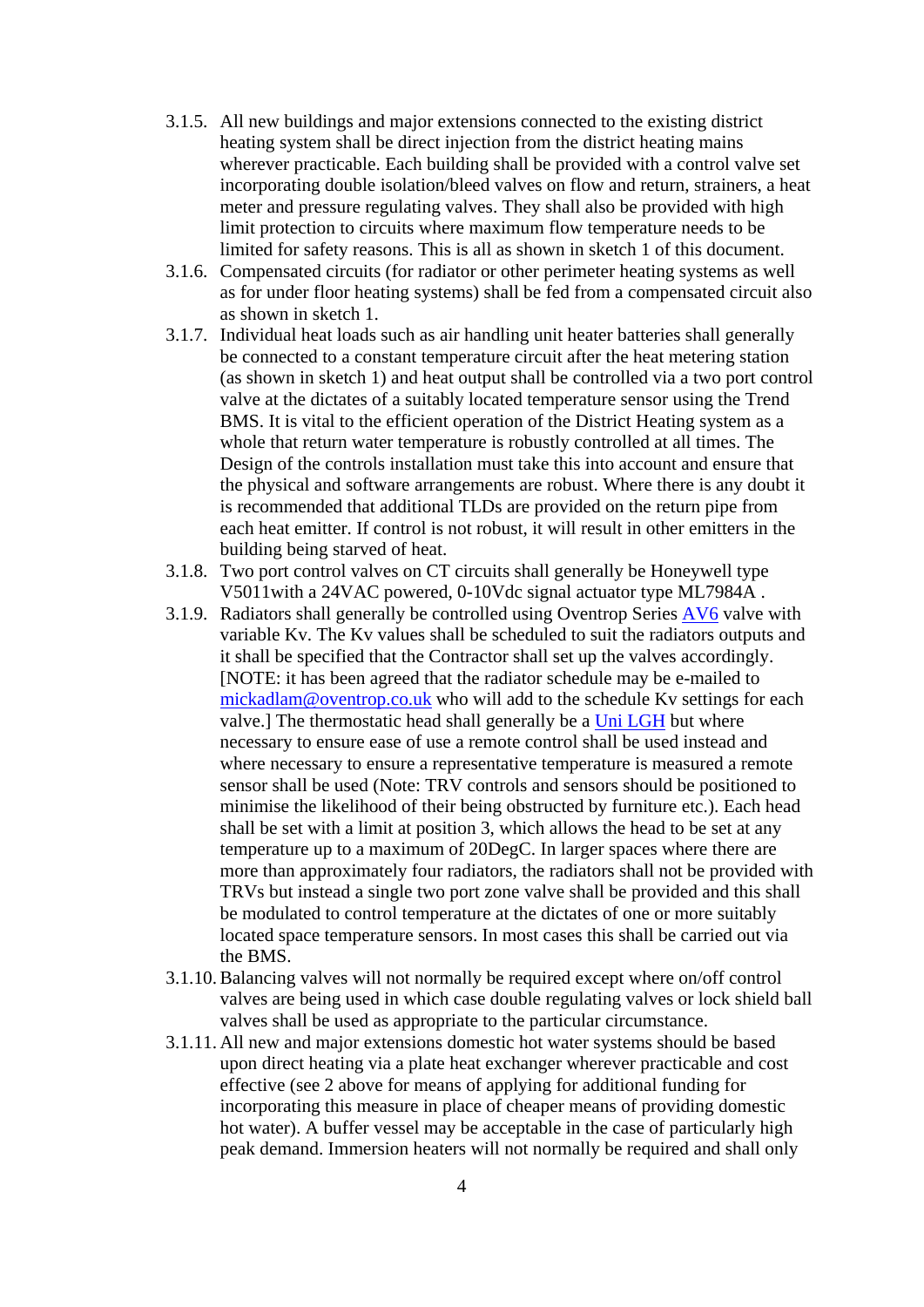be provided where a loss of domestic hot water would be critical to the operation of the building sketch 2 shows the preferred arrangements for providing domestic hot water.

## **4. Summer Temperatures**

- 4.1. Control of summer time temperature shall be based upon passive means as far as possible. The following design options should be considered as part of a detailed whole life cost assessment:
	- 4.1.1. The Engineer should liaise with the future building users as far as possible to fully understand the use of the building and work with the architect in locating rooms and equipment to optimise the use of passive cooling.
	- 4.1.2. The Engineer should encourage the future building users to consider alternative energy efficient equipment and to apply for additional funding from the Energy Management Budget to cover the additional capital cost (see 2 above).
	- 4.1.3. The Engineer shall consider the following in order of precedence:
	- 4.1.4. High thermal mass construction/ground linked cooling
	- 4.1.5. Ducted full fresh air 'free cooling'
	- 4.1.6. Indirect adiabatic cooling
	- 4.1.7. Operating at high flow temperatures, for example by use of chilled beams or chilled ceilings, combined with open cooling towers piped to allow "free cooling" when outside air temperature is sufficiently low.

## **5. Building Fabric**

- 5.1. The engineer shall work with the design team in optimising the building fabric to provide the best whole life costing for the project. Where appropriate funding shall be applied for from the Energy Management Budget (see 2 above). In particular the following shall be considered:
	- 5.1.1. U values in excess of the requirements of the building regulations
	- 5.1.2. Air tightness in excess of the requirements of the building regulations
	- 5.1.3. Infrared thermographic imaging used as a means of encouraging high quality construction standards.
	- 5.1.4. The optimum shading shall be incorporated to reduce solar gains. The relative merits of the following should all be considered and the most appropriate option adopted:
		- 5.1.4.1.Trees
		- 5.1.4.2.Overhangs and recesses,
		- 5.1.4.3.External shades
		- 5.1.4.4.Interstitial blinds
		- 5.1.4.5.Reduced areas of glazing
		- 5.1.4.6.Tinted or reflective glass/films
		- 5.1.4.7.Internal blinds

## **6. Public Health Installation**

- 6.1. Shower heads shall be of the low volume type (6l/min)
- 6.2. Urinal Flush controls shall be battery operated and as supplied by messrs. Dart Valley Systems.
- 6.3. The use of spray taps should be considered and used where appropriate.
- 6.4. The use of percussive taps shall be considered and used where appropriate.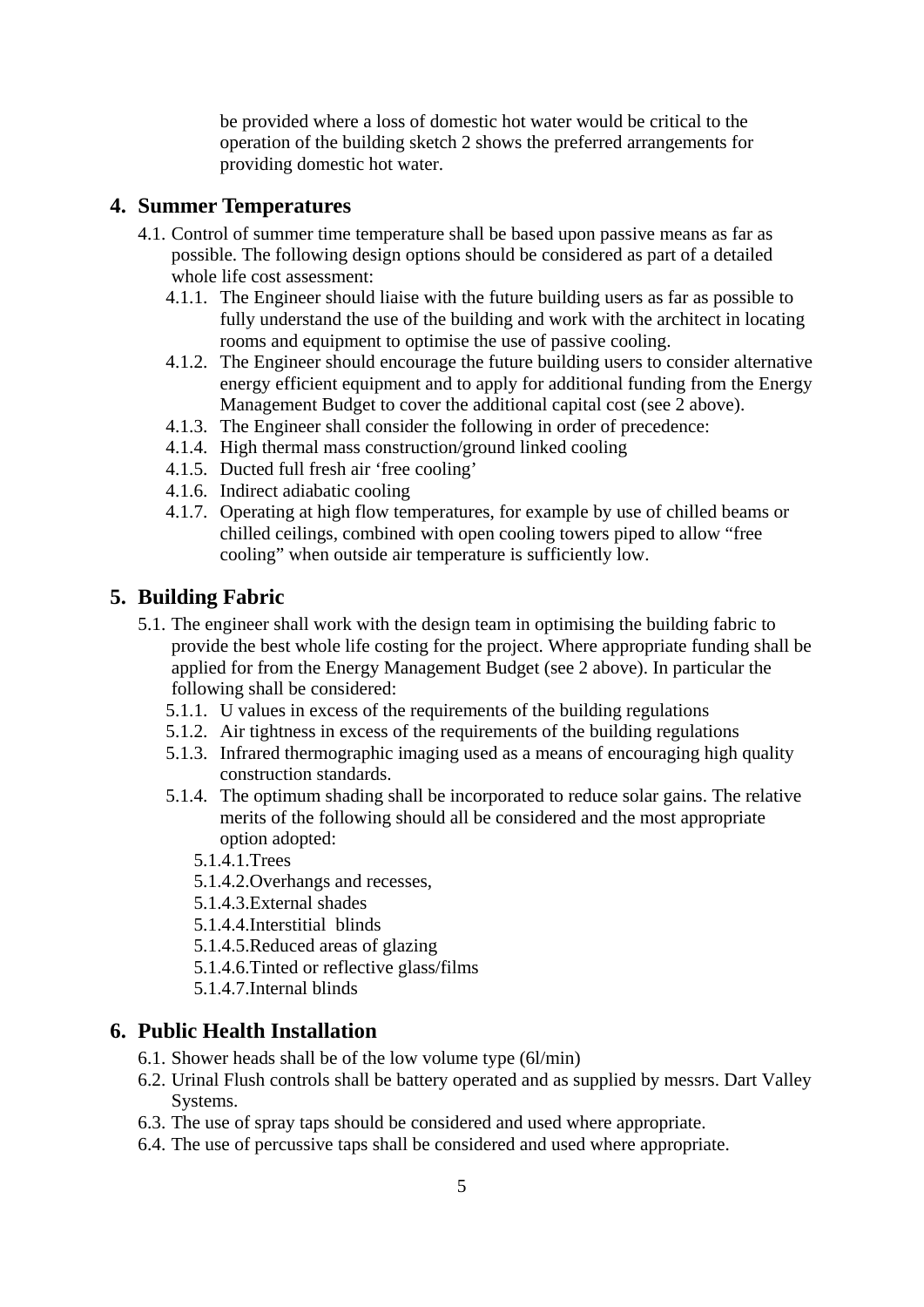6.5. The use of low volume and dual flush cisterns (4l ) shall be considered and used where appropriate.

# **7. Automatic Metering & Analysis ( aM&A)**

The University has an aM&A system with a developed infra structure to collect all data. All new meters will be connected to this system and not the Trend BMS. Details of the data loggers etc can be found in M&E standard specification ES/ 005. All electric meters shall be supplied complete with calibration and test certificates, which shall be included in the 'As Built Documentation', along with C.T ratios and settings.

For other services, Water, Gas and Heating the meter or integrator shall supply pulses at a rate based on the calculated minimum to maximum usage rates of between 10 and 100 pulses per half hour period. The current metering system has a maximum of 24Vdc and can cope with up to 8 pulses per second

Meter locations shall be carefully planned with due reference to the revised Building Regulations Part L 'Metering for Energy Monitoring' and the proposed usage and departmental split of the building. Before the metering system is fully specified a draft shall be submitted to the University Project Liaison Engineer for discussion and guidance.

It is vitally important to ensure that it is specified, in detail, that all automatic Metering from the meters on site to the setting up of the channels on the aM&A system front end software and collection of data onto the Oracle database shall be fully operational and commissioned at the time of practical completion of the Project concerned.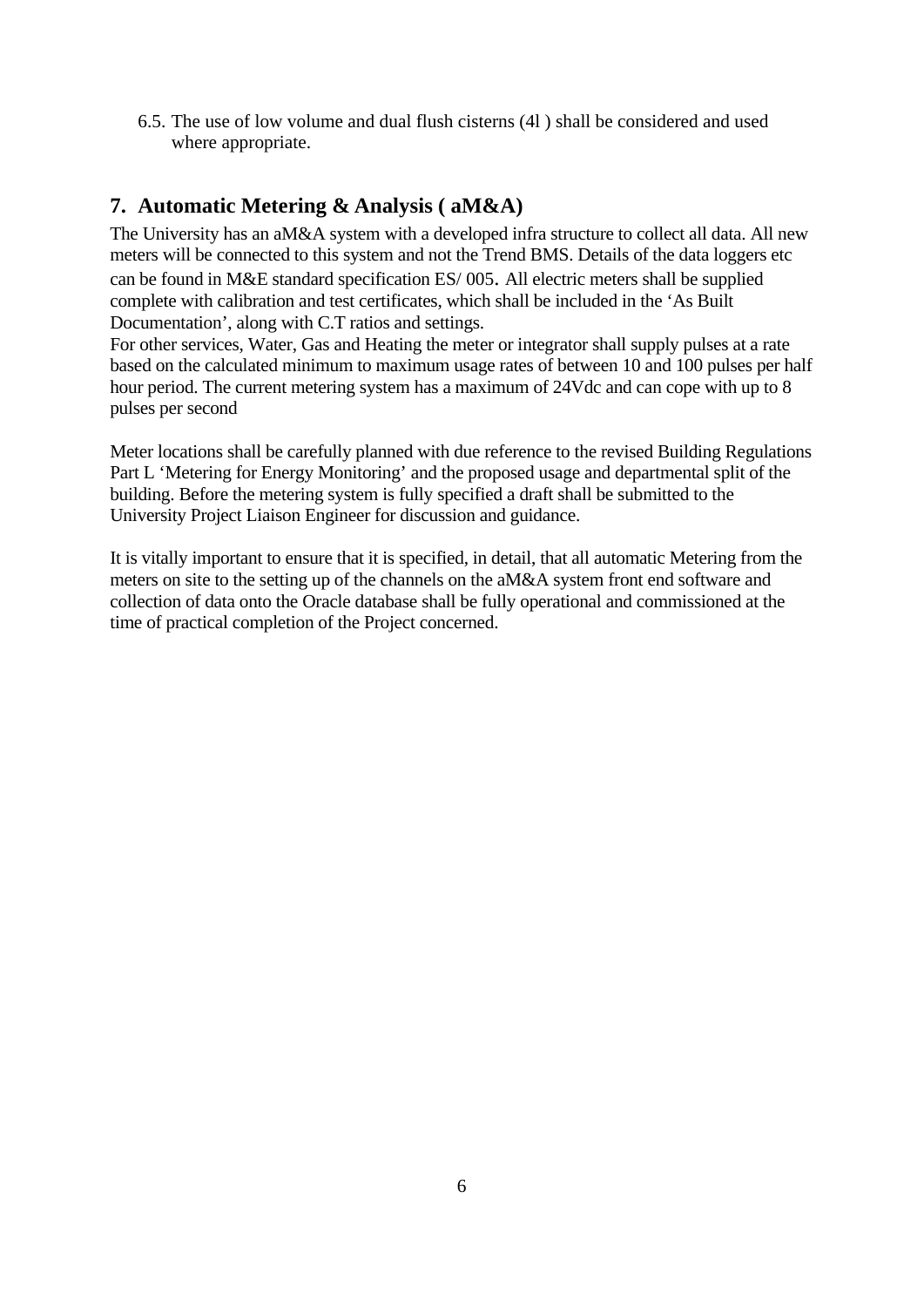

SKETCH 1 - STANDARD ARRANGEMENT FOR BUILDINGS CONNECTED TO DISTRICT HEATING MAINS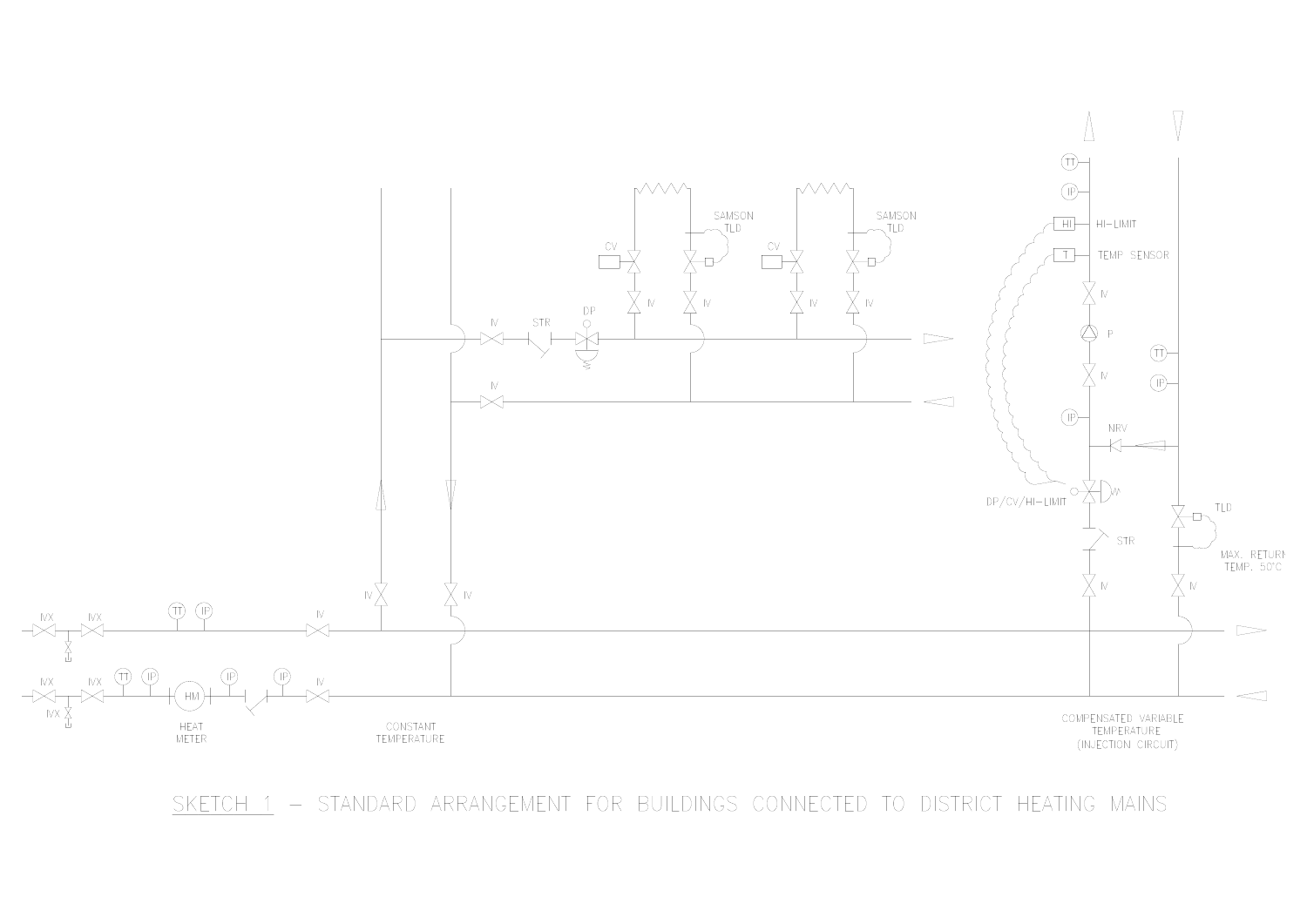# $SKETCH 1 - LEGEND$

| <b>REF</b>                    | <b>DESCRIPTION</b>                                                                                                                                                                                                                                                                                    | <b>TYPICAL SPECIFICATION</b><br>(TO BE VERIFIED FOR EACH PARTICULAR CASE)                                          |
|-------------------------------|-------------------------------------------------------------------------------------------------------------------------------------------------------------------------------------------------------------------------------------------------------------------------------------------------------|--------------------------------------------------------------------------------------------------------------------|
| DP                            | SAMSON DIFFERENTIAL PRESSURE CONTROL VALVE WITHIN 10 METRES OF SINGLE/MULTIPLE<br>AHU/EMITTERS                                                                                                                                                                                                        |                                                                                                                    |
| MV                            | HONEYWELL 2-PORT V5011 CONTROL VALVE WITH ML7425133004 TAMPERPROOF MANUAL<br>RESET THERMOSTAT                                                                                                                                                                                                         |                                                                                                                    |
| TLD                           | SAMSON DIRECT ACTING TEMPERATURE LIMITING DEVICE (REFER TO VALVE SCHEDULE)                                                                                                                                                                                                                            |                                                                                                                    |
| P                             | SINGLE/TWIN HEAD PUMP INVERTER DRIVEN TO MAINTAIN REQUIRE CIRCUIT DP GRUNDFOS<br>LM/LMD WITH INVERTER DRIVE - DP SENSOR MID-WAY ON INDEX RUN                                                                                                                                                          |                                                                                                                    |
| CV                            | INJECTION CONTROL VALVE - CONTROLS INJECTION OF HEATING WATER TO GIVE MIXED<br>FLOW TEMPERATURE IN LINE WITH SCHEDULE DESCRIBED IN BMS DESIGN NOTES ACTUATOR<br>HEAD TO BE SPRING CLOSED TYPE WITH GUARDED MANUAL RESET THERMOSTAT ON HTG<br>FLOW SET 5C ABOVE DESIGN FLOW SET POINTT                 |                                                                                                                    |
| DP.<br>/CV<br>/HL<br>$-LIMIT$ | SAMSON COMBINATION VALVE WITH TEMPERATURE, DIFFERENTIAL PRESSURE AND HI-LIMIT<br>CONTROL (HI-LIMIT SIGNAL TO BMS)                                                                                                                                                                                     |                                                                                                                    |
| <b>HM</b>                     | HEAT METER COMPLETE WITH INTEGRATOR - PROVIDING ANALOGUE OUTPUT OF HEAT (kW),<br>FLOW (Vs), FLOW TEMP ('C) AND RETURN TEMP ('C) (4 - 20mA) AND TREND DATA AND<br>ENERGY PULSED OUTPUT CARD                                                                                                            | MAXICAL III (Pt500) HEAT METER WITH A WESSAN S-XKA HOT WATER MECHANICAL VLOW<br>METER                              |
| IV.                           | <b>ISOLATION VALVE</b>                                                                                                                                                                                                                                                                                | BALL VALVE (UP TO 50¢)/BUTTERFLY VALVE (ABOVE 50¢)                                                                 |
| IVX                           | PRIMARY ISOLATION VALVE                                                                                                                                                                                                                                                                               | BALL VALVE (uP TO 500)/VIKING JOHNSON MILLCENTRIC ECCENTRIC PLUG VALVE WITH<br>LOCKING DEVICE (ABOVE 50¢)          |
| $\mathsf{IP}$                 | UNIVERSAL TEMPERATURE AND PRESSURE TEST POINT                                                                                                                                                                                                                                                         | BINDER OR EQUIVALENT                                                                                               |
| <b>ST</b>                     | STRAINER WITH DRAIN VALVE                                                                                                                                                                                                                                                                             |                                                                                                                    |
| TΤ                            | TREND IMMERSION TEMPERATURE SENSOR                                                                                                                                                                                                                                                                    |                                                                                                                    |
| <b>SV</b>                     | SOLENOID VALVE SPRING RETURN - NC=CLOSED WHEN ENERGISED NO= OPEN WHEN<br>ENERGISED FED FROM 24VAC SUPPLY FROM BMS PANEL HARD WIRED TO TRIP WHEN ONE<br>OR MORE THERMOSTATS OPEN                                                                                                                       |                                                                                                                    |
| Th                            | THERMOSTAT WITH COVERED SET POINT ADJUSTER AND MANUAL RESET BUTTON. ONE<br>THERMOSTAT LOCATED ON EACH CIRCUIT TO BE PROTECTED AGAINST OVER TEMPERATURE<br>(ALL DHWS CIRCUITS AND ON VT CIRCUITS WHERE IDENTIFIED AS NECESSARY FOLLOWING<br>RISK ASSESSMENT)                                           |                                                                                                                    |
| P.                            | SINGLE OR TWIN HEAD PUMP (DEPENDENT UPON SENSITIVITY OF HEATING CIRCUIT)<br>INVERTER DRIVEN TO MAINTAIN REQUIRED PRESS DIFFERENTIAL ON CIRCUIT                                                                                                                                                        | GRUNDFOS LM OR LMD WITH HONEYWELL NXS INVERTER DRIVE CONTROLLED FROM TREND<br>WITH DP SENSOR MID WAY ALONG CIRCUIT |
| <b>CV</b>                     | INJECTION CIRCUIT CONTROL VALVE - CONTROLS INJECTION OF HEATING WATER TO GIVE<br>MIXED FLOW TEMPERATURE IN LINE WITH SCHEDULE DESCRIBED IN BMS DESIGN NOTES.<br>ACTUATOR HEAD TO BE SPRING SHUT TYPE WITH GUARDED MANUAL RESET THERMOSTAT<br>ON FLOW PIPE SET 5'C ABOVE HIGHEST DESIGN FLOW SET POINT | HONEYWELL V5011 WITH ML7425B3004 AND TAMPERPROOF, MANUAL RESET THERMOSTAT<br>IN SERIES                             |
| MV                            | MOTORISED VALVE - ON/OFF FOR WINTER/SUMMER OPERATION                                                                                                                                                                                                                                                  | HONEYWELL V5011 WITH ML7425B3004 AND TAMPERPROOF, MANUAL RESET THERMOSTAT<br>IN SERIES                             |